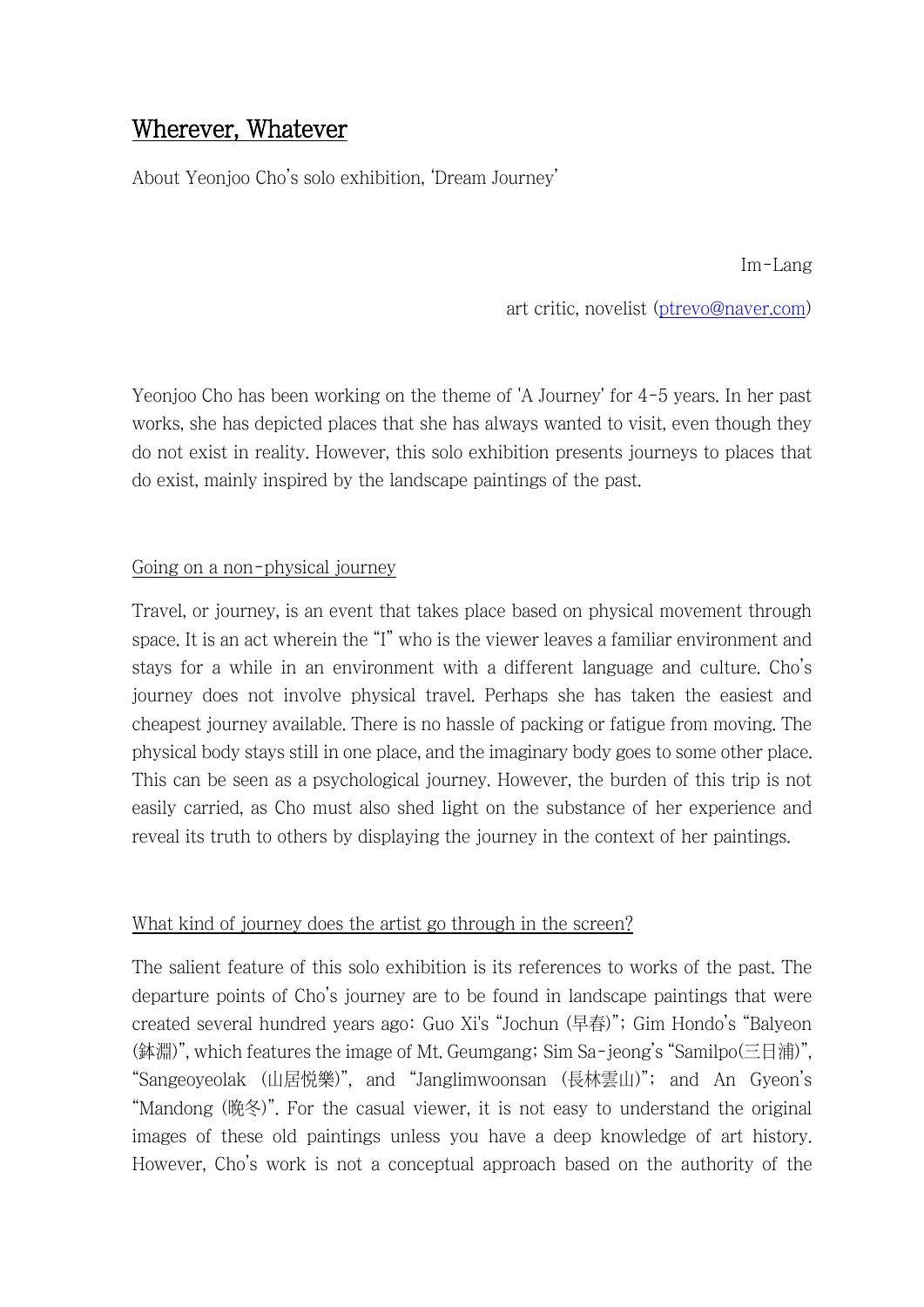original works. Rather, the artist says she is fascinated by the paintings as landscape scenes in themselves.

What kind of journey does this artist go through? Immersed in the landscape, she has to reconstruct the world on her own terms. The course of her journey through the paintings goes through several stages of evolution.

First, she interposes objects and situations from her daily life into landscapes based on the original paintings. For example, the traditional tree shapes found in a quiet landscape painting are transformed in Cho's work into images of the type of landscaped trees commonly found near apartment complexes, and the white spots seen in the original work are turned into the street lights at the city center.

Secondly, the artist develops her own mythos by featuring mythic figures—like devils and angels in Hieronymus Bosch's paintings—or adding the moon or a waterfall in her works. As the imagination goes deeper and the journey becomes more active, a figure who looks like the artist appears in the painting out of nowhere. The figure in Sim Sa-jeong's "Samilpo (三日浦)", for example, is enjoying skating on a frozen river.

Moreover, while the sense of experiencing the season of the year depicted in the painting is expressed vaguely in the original landscape paintings, it is reconstructed into a distinct sensual feeling of the season under Cho's deft hands. The painting in the series that is referenced to Won Myeong-yu's "Dowonchunsaek (桃源春色)", for example, changed the original's sense of the season by adding in trees with fully bloomed cherry blossoms. The painting that refers to An Gyeon's "Mandong (晩冬)" also emphasizes the image of winter by drawing a pine tree covered with snow at its center.

Thirdly, while the paintings in the series are quite similar to the images of the original at first glance, they are reconstructed in a way that adds a mysterious psychological atmosphere. In the painting that refers to Gim Hondo's original "Balyeon (鉢淵)", the pond at its center is submerged into the ground like a huge sinkhole. The water flowing from the mountain falls down into the black hole and disappears. Our gaze becomes possessed by that black hole for a long while, and the hole gives us a suggestive feeling together with the somewhat darkened color of the surrounding trees.

## Is the artist prototypically copying (倣作) the master landscape artists' works?

The artist mentioned the concept of prototypical copying (倣作) in regards to her